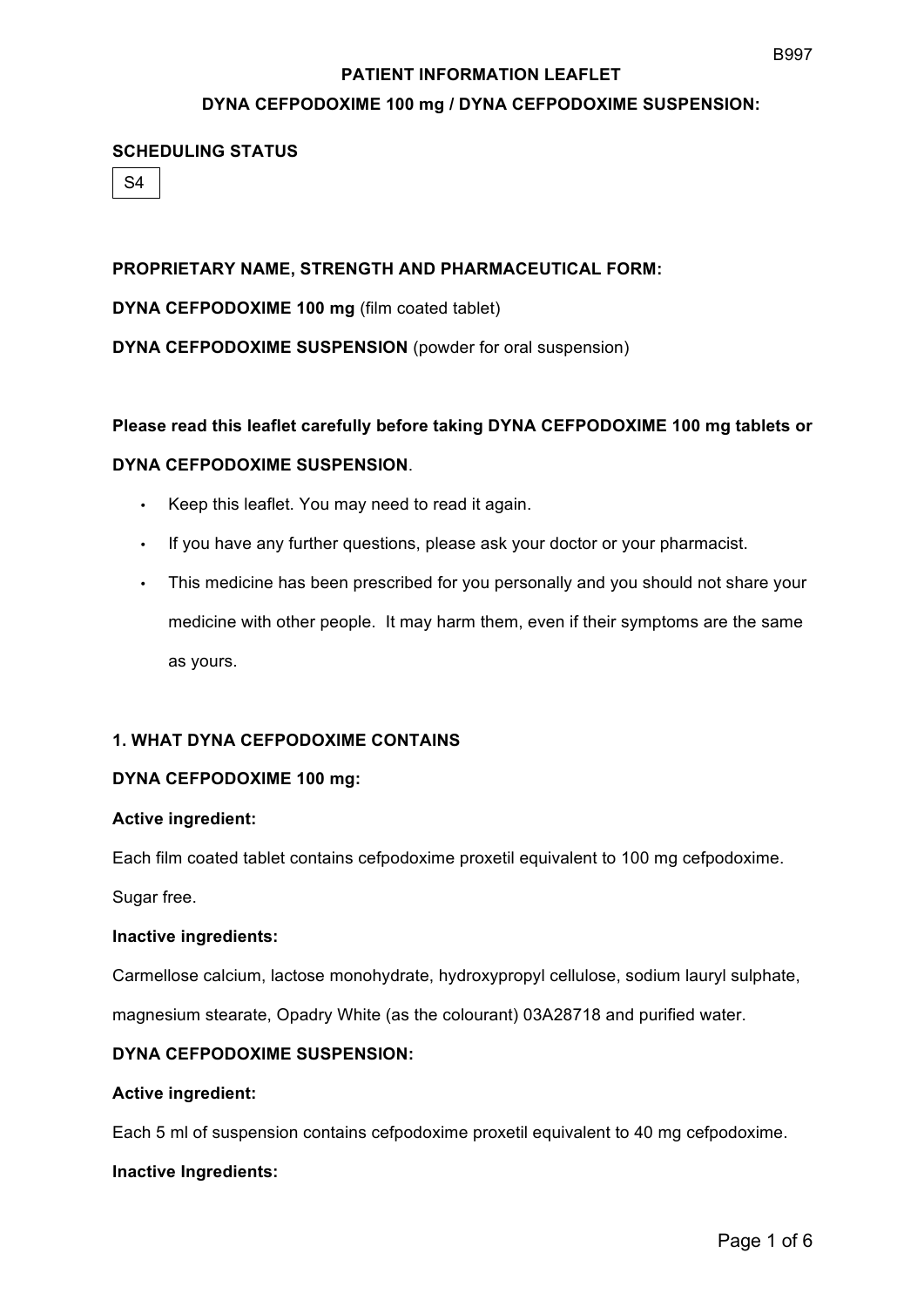# **DYNA CEFPODOXIME 100 mg / DYNA CEFPODOXIME SUSPENSION:**

Microcrystalline cellulose and carboxymethyl cellulose sodium, silica colloidal anhydrous, maize starch, hydroxypropyl cellulose, sodium benzoate, anhydrous citric acid, aspartame, artificial banana flavour spray dry, spectracol yellow iron oxide (colourant).

# **2. WHAT DYNA CEFPODOXIME IS USED FOR**

**DYNA CEFPODOXIME** belongs to the antibiotic group of medicines known as the cephalosporins.

**DYNA CEFPODOXIME** is used for a variety of bacterial infections of the respiratory tract, including infections of the tonsils, throat, lungs and sinus cavities.

# **3. BEFORE YOU USE DYNA CEFPODOXIME**

#### *Do not use DYNA CEFPODOXIME:*

- If you are allergic to any of the components of **DYNA CEFPODOXIME** or other cephalosporin antibiotics (see **WHAT DYNA CEFPODOXIME CONTAINS**).
- If you are pregnant or breast feeding (see *Pregnancy and breast feeding*).

# *Take special care with DYNA CEFPODOXIME:*

- **DYNA CEFPODOXIME** should be taken with caution in patients who are generally allergic. Please tell your doctor about all allergic reactions you have had previously, especially to medicines.
- Take care if you are allergic to penicillin antibiotics, as you may have an increased chance of being allergic to cephalosporins (including **DYNA CEFPODOXIME**) as well.
- Take care if you develop diarrhoea while using **DYNA CEFPODOXIME**. This may be an indication of inflammation of the large intestine (colitis). Please consult your doctor immediately.
- Take care if you have a kidney disorder.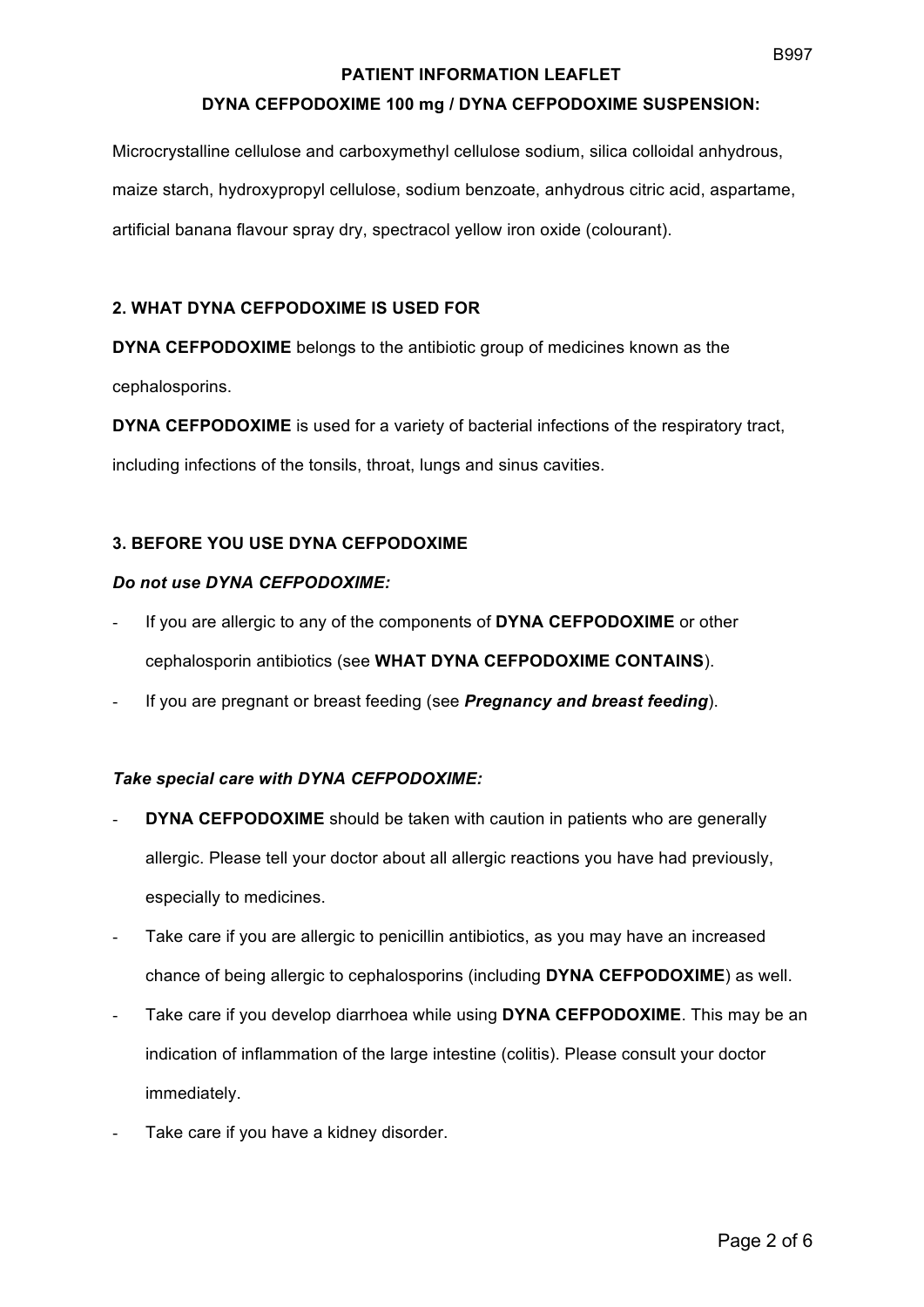#### **DYNA CEFPODOXIME 100 mg / DYNA CEFPODOXIME SUSPENSION:**

# **DYNA CEFPODOXIME** contains lactose. Take special care if you have lactose intolerance (inability to digest milk and milk products).

**DYNA CEFPODOXIME** may interfere with certain blood and urine tests. Please tell your doctor you are using **DYNA CEFPODOXIME** before having any laboratory tests done. Safety and efficacy in children under one year of age have not been established.

#### *Pregnancy and breastfeeding:*

**Do not** use **DYNA CEFPODOXIME** if you are pregnant, planning to become pregnant or breastfeeding.

#### *Driving and using machines:*

**DYNA CEFPODOXIME** is not expected to affect your ability to drive a car or operate machinery. Do take care until you know how **DYNA CEFPODOXIME** affects you.

#### **Using other medicines with DYNA CEFPODOXIME:**

If you are taking other medicines on a regular basis, including complementary or traditional medicines, the use of **DYNA CEFPODOXIME** with these medicines may cause undesirable interactions. Consult your doctor or pharmacist if you are taking any other medicines, including any you have bought at your pharmacy, supermarket or health food shop. Certain medicines may interact with **DYNA CEFPODOXIME**. In these cases, it may be necessary to change the dose or interrupt the treatment of one of the medicines. Probenecid (used for the treatment of gout) may increase the blood levels of **DYNA CEFPODOXIME** and increase the chance of side effects.

Medicines that affect the kidneys such as certain diuretics (e.g. furosemide) and aminoglycoside antibiotics (e.g. gentamicin) may interact with **DYNA CEFPODOXIME** which may lead to kidney problems.

#### **Not all the medicines that may interact with DYNA CEFPODOXIME are listed above.**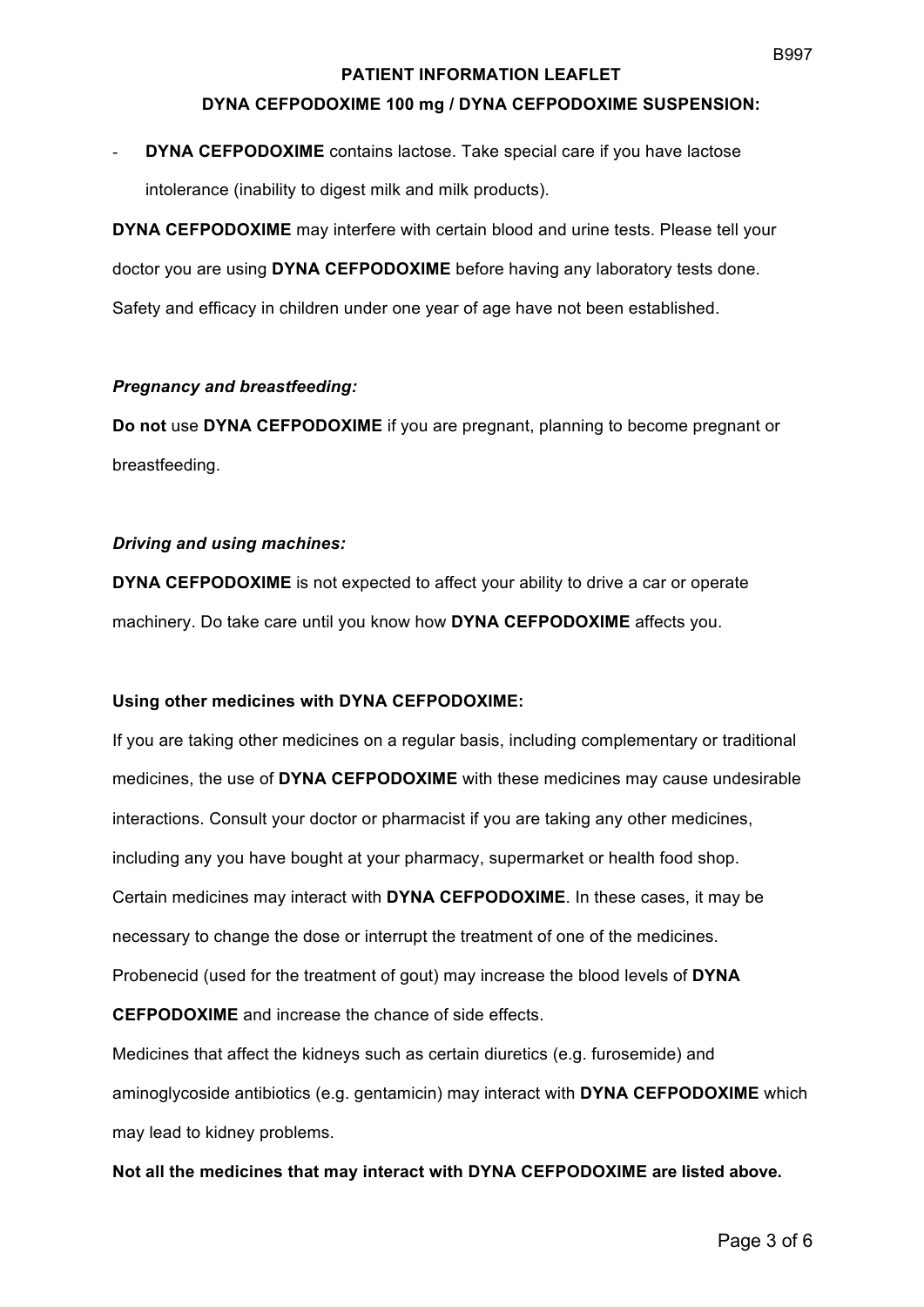# **PATIENT INFORMATION LEAFLET DYNA CEFPODOXIME 100 mg / DYNA CEFPODOXIME SUSPENSION:**

# **4. HOW TO TAKE DYNA CEFPODOXIME**

The dose of **DYNA CEFPODOXIME** will be different for each patient even if their symptoms

are the same as yours.

The dose may depend on the following factors:

- what the medicine is being used for
- other medical conditions the you may have
- whether or not other medicines are also being taken

# **Adults:**

*Infection of the tonsils, throat and acute bronchitis:* 

The usual dose is one **DYNA CEFPODOXIME 100 mg** tablet every 12 hours (200 mg/day) with meals.

*Infection of the sinus cavities, chronic bronchitis and pneumonia (lungs):*

The usual dose is two **DYNA CEFPODOXIME 100 mg** tablets every 12 hours (400 mg/day) with meals.

If you have a kidney disorder, you will receive lower doses that the normal adult dose. Your doctor will determine the correct dose according to your condition.

#### **In children:**

The average dose is 8 mg/kg/day, given in two doses every 12 hours with meals. Your doctor will adjust the dose according to the child's weight. The use of **DYNA** 

**CEFPODOXIME SUSPENSION** in children under 1 year of age has not been established.

#### *In the event of an overdosage*

In the event of an overdosage, contact your doctor or pharmacist. If neither is available, contact the nearest hospital or poison control centre as soon as possible. Take this leaflet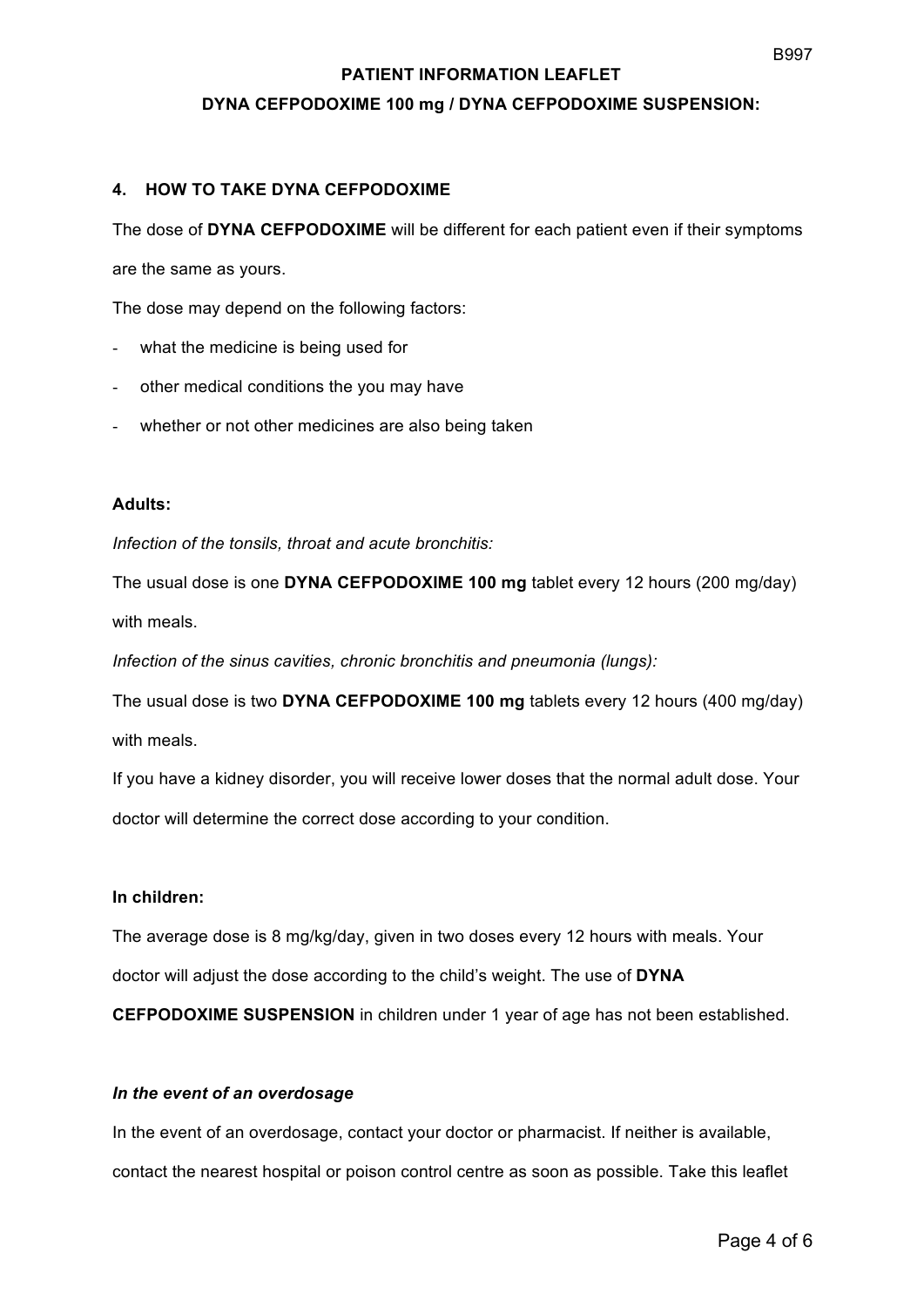# **DYNA CEFPODOXIME 100 mg / DYNA CEFPODOXIME SUSPENSION:**

and any remaining tablets or suspension with you, so that the doctor knows what you have taken.

#### *If you forget to take your DYNA CEFPODOXIME*

If you forget to take a dose, take it as soon as you remember. **Do not take a double or larger dose** to make up for the forgotten individual doses. Continue to take the next dose at the usual time.

# **5. POSSIBLE SIDE EFFECTS**

#### **DYNA CEFPODOXIME** may have side effects.

If you experience the following, please consult your doctor **immediately**, as you may have had a negative reaction to **DYNA CEFPODOXIME**:

- Allergic reactions (swelling of the hands, feet, ankles, face, lips, mouth, or throat which may cause difficulty in swallowing or breathing, severe skin rashes).
- Severe diarrhoea, abdominal pain, swelling, tenderness.

#### **The above side effects are very serious but do not occur frequently.**

#### *Other frequent side effects that may occur:*

- Nausea, vomiting, diarrhoea, abdominal pain
- Headache

*Other less frequent side effects may include:*

- **Dizziness**
- Itching and hives

#### *Other side effects that have been reported:*

- Ringing in the ears
- Tingling, pricking or numbness of the skin
- **Weakness**